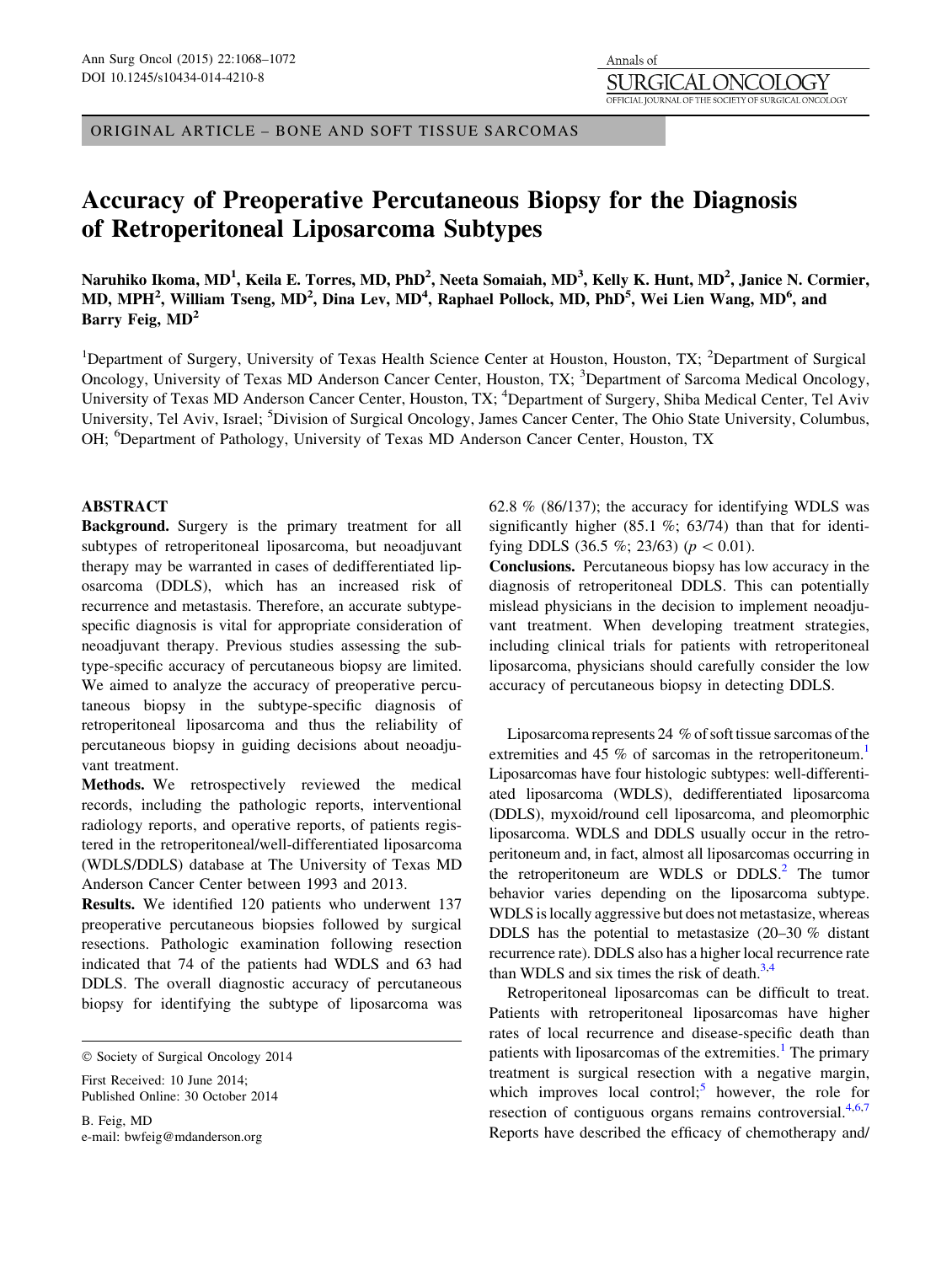<span id="page-1-0"></span>or radiation therapy in treating retroperitoneal sarcomas, [8,9](#page-4-0) although recommendations regarding neoadjuvant and adjuvant therapy differ greatly even among major sarcoma treatment centers. For retroperitoneal liposarcomas, the clinical objective is to remove all macroscopic disease. Although there are some published reports that support en bloc resection of uninvolved adjacent organs to improve local control,  $10,11$  they are non-randomized retrospective studies that have numerous limitations related to the methodology used, confounding variables, and selection bias.[12](#page-4-0) Moreover, none of these studies showed improved overall survival for extended resection. At this point, no randomized controlled trial supports extended resection beyond R0 resection. Therefore, unless the tumor is inseparable from adjacent organs and is likely to cause impending morbidity such as bowel obstruction, we do not advocate liberal en bloc organ resection. However, owing to the high recurrence rate and aggressive nature of retroperitoneal DDLS, neoadjuvant chemotherapy with/without radiation therapy is often considered for the treatment of retroperitoneal DDLS at the MD Anderson Cancer Center, depending on the individual patient presentation. Therefore, an accurate subtype-specific diagnosis is critical for the appropriate consideration of neoadjuvant therapy. In addition, pathological confirmation of dedifferentiation is routinely required as part of eligibility for novel therapeutic clinical trials in patients who are not appropriate candidates for surgery. The preoperative tissue diagnosis of retroperitoneal liposarcoma often employs image-guided core needle biopsy (CNB) or fine-needle aspiration (FNA). Previously, investigators have reported on the efficacy of image-guided FNA and CNB for diagnosing retroperitoneal soft tissue tumors; $13,14$  however, only one study has assessed the accuracy of FNA and CNB in the subtype-specific diagnosis of liposarcoma.<sup>[15](#page-4-0)</sup> To our knowledge, there has not been a study that has compared preoperative pathologic biopsy findings with final operative pathologic reports to assess the subtype-specific accuracy of preoperative percutaneous biopsy. We aimed to analyze the accuracy of preoperative percutaneous biopsy in the subtype-specific diagnosis of retroperitoneal liposarcoma and the reliability of percutaneous biopsy in guiding clinical decisions regarding neoadjuvant treatment.

### MATERIALS AND METHODS

We retrospectively reviewed the medical records, including the pathologic reports, interventional radiology reports, and operative reports, of patients registered in the retroperitoneal WDLS/DDLS surgery database at The University of Texas MD Anderson Cancer Center between 1993 and 2013. This database includes all patients who

TABLE 1 Accuracy of percutaneous biopsy and rate of neoadjuvant therapy

| Final<br>diagnosis | Preoperative biopsy<br>results | $n(\%)$   | Neoadjuvant<br>therapy |            |
|--------------------|--------------------------------|-----------|------------------------|------------|
|                    |                                |           | $n(\%)$                | p<br>value |
| WDLS               | WDLS (correct)                 | 63 (85.1) | 6(9.5)                 |            |
|                    | Other tumors<br>(incorrect)    | 11(14.9)  | 6(54.5)0.0019          |            |
| DDL S              | DDLS (correct)                 |           | 23 (36.5) 13 (56.5)    |            |
|                    | Other tumors<br>(incorrect)    | 40 (63.5) | 9(22.5)0.0064          |            |

The Chi square test was used for statistics

WDLS well-differentiated liposarcoma, DDLS dedifferentiated liposarcoma

underwent surgical resection with pathologic results of WDLS and/or DDLS—a total of 256 patients. We extracted the data of patients who underwent preoperative percutaneous biopsies (FNA and/or CNB) which were reviewed by sarcoma-specialized pathologists at the MD Anderson Cancer Center. The data extracted by chart review include date of surgery, date of biopsy, pathologic result of percutaneous biopsy, pathologic result of surgical resection, whether the biopsy was performed at the MD Anderson Cancer Center or another facility, whether chromosomal analysis of 12q15 amplification was performed, and whether and what type of neoadjuvant therapy was provided. If the biopsies were repeated on separate occasions before the surgical resection, those were counted as one set of biopsy results. As a rule, all biopsies at the MD Anderson Cancer Center were attempted in the area most suspicious for dedifferentiation on the imaging, and multiple biopsies were performed if there were multiple suspicious areas. This study was approved by the MD Anderson Cancer Center Institutional Review Board. Pathologic diagnoses from the surgical resections and preoperative percutaneous biopsies were compared, and the accuracy (number of correct results of percutaneous biopsies/all percutaneous biopsies) of percutaneous biopsy in the subtype-specific diagnosis of liposarcoma was assessed. Chi squared analysis was performed for tests of comparison (Microsoft Excel, Microsoft Corporation, Redmond, WA, USA). P values less than 0.05 were considered statistically significant.

#### RESULTS

All 256 patients registered in our database underwent surgical resection, with the pathologic results of WDLS and/or DDLS. Of these, 120 patients met our inclusion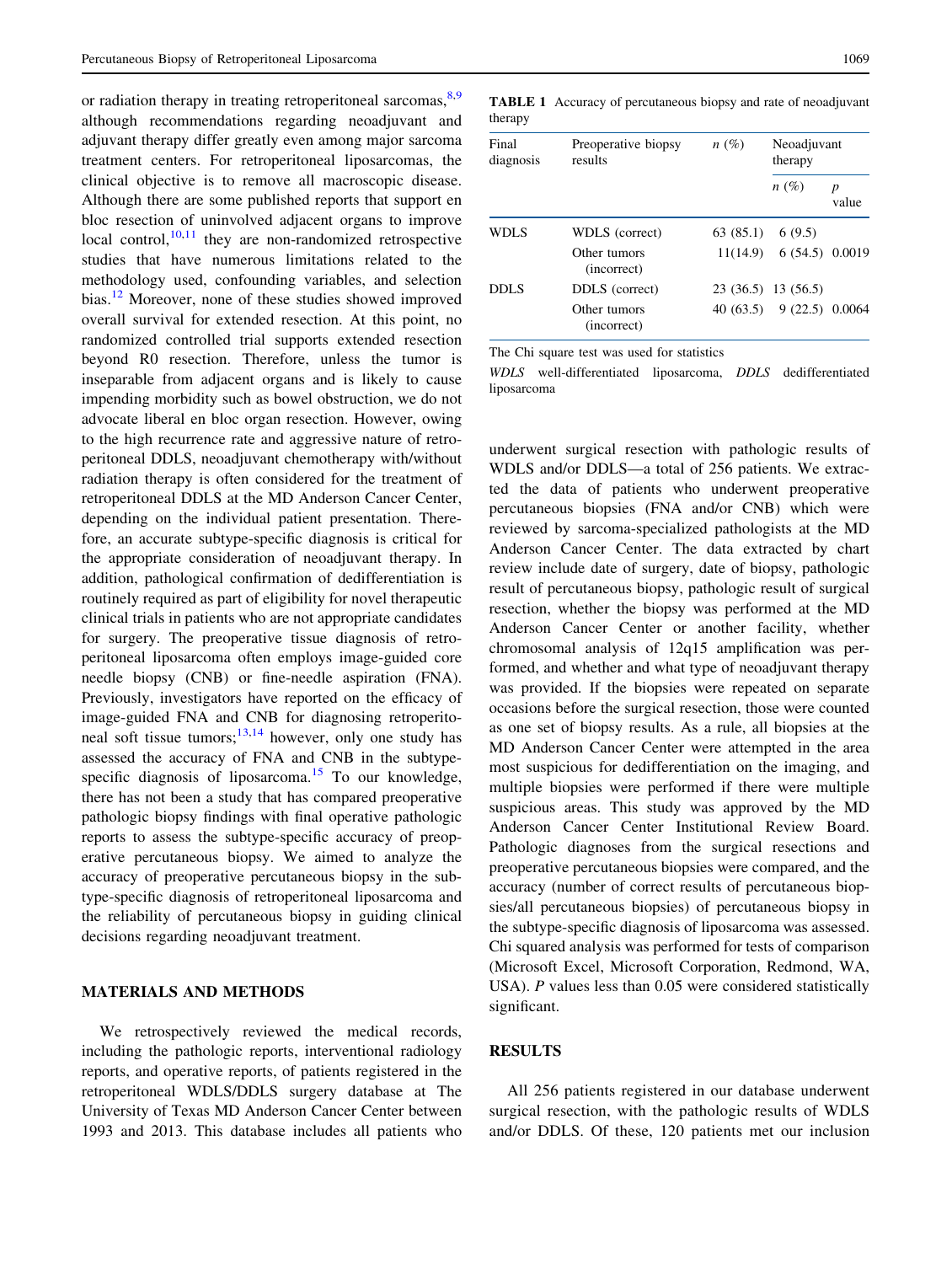TABLE 2 List of incorrect diagnosis in DDLS/WDLS cases

| Final<br>diagnosis       | <b>DDLS</b>          | $\boldsymbol{n}$ | WDLS                   | $\boldsymbol{n}$ |
|--------------------------|----------------------|------------------|------------------------|------------------|
| Incorrect diagnoses WDLS |                      | 21               | DDLS                   | 3                |
|                          | <b>MFH</b>           |                  | 6 Unclassified sarcoma | 4                |
|                          | Rhabdomyosarcoma     |                  | <b>GIST</b>            |                  |
|                          | Desmoid tumor        | 1                | Benign tumor           | 3                |
|                          | <b>GIST</b>          | 1                |                        |                  |
|                          | B-cell lymphoma      | 1                |                        |                  |
|                          | Unclassified sarcoma | 8                |                        |                  |
|                          | Benign tumor         |                  |                        |                  |

WDLS well-differentiated liposarcoma, DDLS dedifferentiated liposarcoma, MFH malignant fibrous histiocytoma, GIST gastrointestinal stromal tumor

criteria and underwent 137 preoperative percutaneous biopsies followed by surgical resections. Seventeen patients underwent repeat percutaneous biopsy and surgical resection on a separate occasion for recurrent disease. Final pathologic examination following surgical resection indicated that there were 74 WDLS cases and 63 DDLS cases. Eleven WDLS and 40 DDLS were initially diagnosed as other histologic tumor types based on the percutaneous biopsy specimens. Thus, the overall diagnostic accuracy of percutaneous biopsy for identifying the subtype of liposarcoma was 63  $\%$  (86/137); the accuracy for identifying WDLS was significantly higher (85 %, 63/ 74) than that for identifying DDLS (37 %, 23/63;  $p < 0.01$  $p < 0.01$ ) (Table 1).

# Biopsy Results and Frequency of Neoadjuvant Therapy

Among the 63 DDLS patients, 40 (64 %) were incorrectly diagnosed with other types of tumors (Table 2). Among these 40 patients with incorrect diagnosis, 53 %  $(21/40)$  were diagnosed as WDLS, while 48 % (19/40) were diagnosed as malignancies other than WDLS (Table 2). Significantly more patients who were correctly diagnosed with DDLS underwent neoadjuvant therapy than those who were incorrectly diagnosed with other types of tumors: 57 % (13/23) versus 23 % (9/40) ( $p < 0.01$ ; Table [1](#page-1-0)).

Moreover, among the 74 WDLS patients, 11(15 %) were incorrectly diagnosed with other types of tumors (Table 2). Of the 63 patients who were correctly diagnosed with WDLS on the basis of percutaneous biopsy, 6 (10  $\%$ ) received neoadjuvant treatment because of their large tumor size, whereas of the 11 patients who were incorrectly diagnosed with other types of tumors, 6 (55 %) underwent neoadjuvant therapy  $(p < 0.01)$  $(p < 0.01)$  (Table 1).

TABLE 3 Image guidance and accuracy of percutaneous biopsy

| Image guidance | Biopsy diagnosis |                  | Total | Accuracy $(\% )$ |  |
|----------------|------------------|------------------|-------|------------------|--|
|                | Correct          | <b>Incorrect</b> |       |                  |  |
| CT             | 46               | 18               | 64    | 71.9             |  |
| <b>MRI</b>     | 1                | 4                | 5     | 20.0             |  |
| US             | 11               | 6                | 17    | 64.7             |  |
| Fluoroscopy    | 1                | $\overline{c}$   | 3     | 33.3             |  |
| Total          | 59               | 30               | 89    | 66.3             |  |

CT computed tomography, MRI magnetic resonance imaging, US ultrasonographic

#### Subset Analysis of Factors Affecting Biopsy Accuracies

Among the 137 biopsies, 89 were performed at our facility and 48 were performed at other facilities. Of 89 biopsies performed at our facility, four patients underwent repeat biopsies on separate occasions—three in the WDLPS group and one in the DDLPS group. The reason for repeating the biopsy was 'non-diagnostic' for two patients and 'initial biopsy was performed at OSH' for two patients. Since this patient group was small, no statistic evaluation was performed. If the biopsy was performed at another facility, specimens were re-examined by sarcomaspecialized pathologists at the MD Anderson Cancer Center. The diagnostic accuracy of the biopsies performed at our facility did not differ significantly from that of biopsies performed at other facilities (66 vs. 56 %, respectively;  $p = 0.25$ ).

Although 26 biopsies were performed for recurrent retroperitoneal liposarcoma, and although the pathologists had access to the pathologic reports from the previous surgical resections, a previous history of surgical resection and a finding of retroperitoneal tumor on the previous pathologic report did not improve the subtype-specific diagnostic accuracy. The other 111 biopsies were first-time biopsies in patients without a history of previous operative intervention. No significant difference in diagnostic accuracy was noted between the biopsies performed in the patients with a previous pathologic report and the first-time biopsies (62 vs. 65 %, respectively;  $p = 0.82$ ).

We conducted a subset analysis of the 89 biopsies that were performed at our facility to assess the impact of the image guidance method employed. Sixty-four biopsies were performed with computed tomography (CT) guidance, five were performed with magnetic resonance imaging (MRI) guidance, 17 were performed with ultrasonographic (US) guidance, and three were performed with fluoroscopic guidance; the accuracies of the subtypespecific diagnosis for each image guidance method were 72, 20, 65, and 33  $\%$ , respectively (Table 3). No significant difference in accuracy was noted between CT and US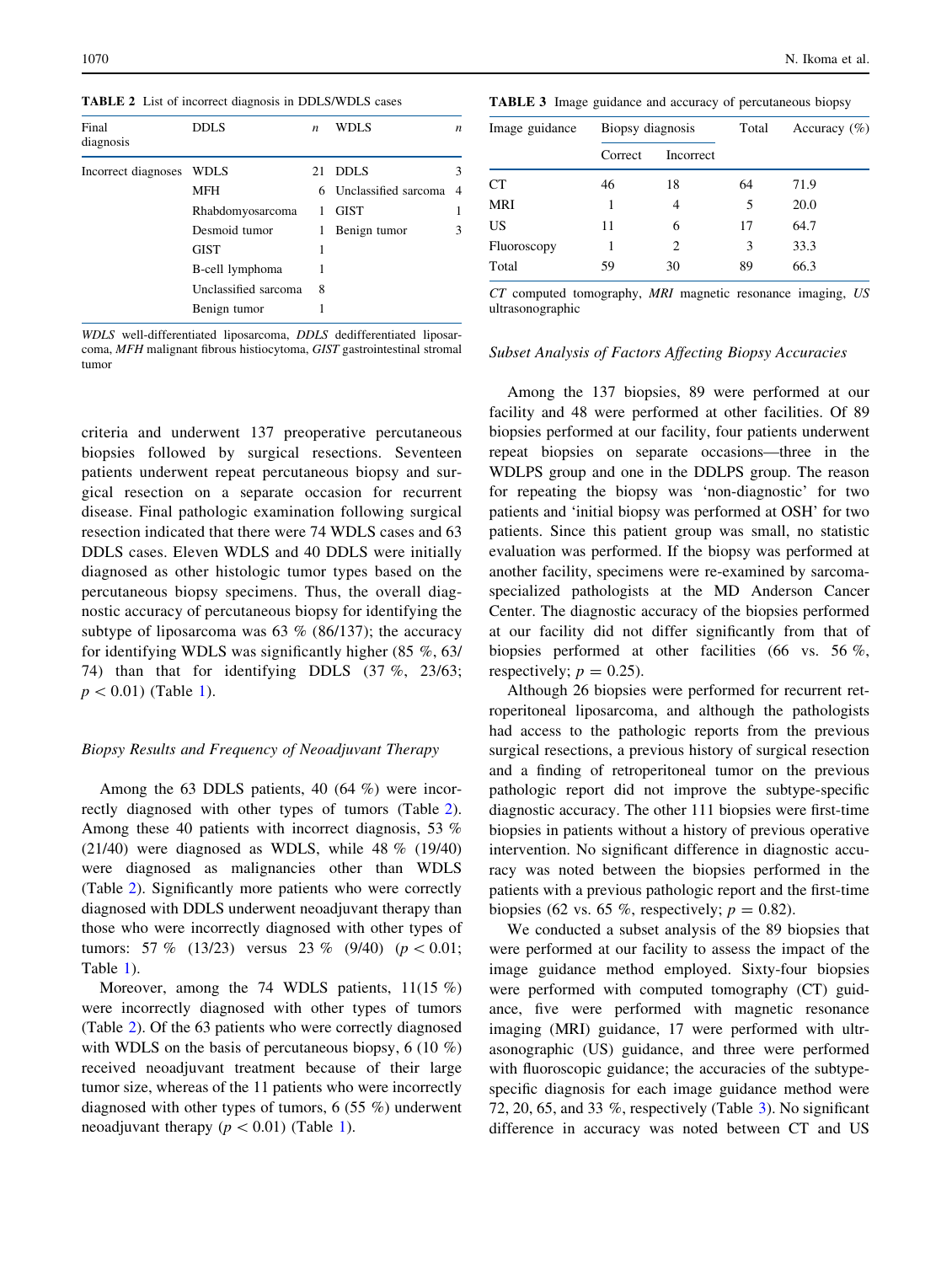guidance ( $p = 0.56$ ), but MRI guidance was less accurate than CT guidance  $(p = 0.017)$ .

All 89 biopsies included CNB; FNA was performed in 70 biopsies in addition to CNB. Due to the retrospective nature of the study, it was impossible to determine why 19 patients only had a CNB. The information from both biopsies was used to determine a final pathologic diagnosis. Again, due to the retrospective nature of the study, it was impossible to separate out the contribution of the type of biopsy to the final diagnosis. The needle size used for CNB was in the range of 12–22 gauge; a large size (12–17 gauge) was used in 43 biopsies, a small size (18–22 gauge) was used in 45 biopsies, and the needle size was not known in one biopsy. Using a larger needle size did not improve the diagnostic accuracy of CNB (72.1  $\%$  in the large-needle group and 62.2  $\%$  in the small-needle group;  $p = 0.32$ ).

The diagnostic accuracy of biopsy did not improve over the study period. Among 89 biopsies performed at our facility, 43 were performed in 1993–2005 (early group) and 46 were performed in 2006–2013 (late group). There was no statistically significant difference in accuracy between the groups (74.4 % in the early group and 58.7 % in the late group;  $p = 0.12$ ).

Chromosomal analysis of 12q15 amplification, which yields positive results in 90 % of cases of WDLS/  $DDLS$ ,  $^{17,18}$  $^{17,18}$  $^{17,18}$  was performed on eight percutaneous biopsy specimens as part of the pathologic examination. Seven had positive results for 12q15 amplification (sensitivity for WDLS/DDLS detection, 87.5 %); all eight specimens, including the case with negative results for 12q15 amplification, were diagnosed as either WDLS or DDLS (the patient with negative results for 12q15 had a history of recurrent WDLS). Thus, chromosomal analysis helped rule out other types of sarcoma but was not helpful in distinguishing WDLS from DDLS. Overall, the subtype-specific diagnostic accuracy of percutaneous biopsy with 12q15 amplification analysis was 63 % (5/8).

# DISCUSSION

In this study, we aimed to assess the accuracy of preoperative image-guided percutaneous biopsy in the subtype-specific diagnosis of retroperitoneal liposarcoma. We noted an unexpectedly low subtype-specific diagnostic accuracy, particularly in cases of DDLS. Moreover, we observed that an incorrect diagnosis on the basis of preoperative percutaneous biopsy misled physicians in the decision to implement neoadjuvant treatment in a substantial proportion of patients.

The low accuracy of percutaneous biopsy in the diagnosis of DDLS may have two causes: technical sampling error and the variable morphology of DDLS. First,

technical sampling error is the most significant problem affecting the diagnosis of DDLS. DDLS is a heterogeneous high-grade tumor which is defined by the presence of regions of non-lipogenic sarcomatous tissue (dedifferentiated component) within a WDLS. $16$  The interface between well-differentiated and dedifferentiated areas is abrupt in most DDLS cases; occasionally, these tumors exhibit a mosaic pattern.<sup>[17](#page-4-0)</sup> If a sample is obtained only from the well-differentiated component of the tumor, then the pathologic finding will be WDLS. In the present study, 53 % (21/40) of false-negative DDLS cases were diagnosed as WDLS; these appear to be most likely due to technical sampling error. Second, the variable morphology of DDLS may mislead pathologists to suspect other types of sarcoma. The dedifferentiated component of DDLS is required to have a mitotic rate of at least 5 mitotic figures per 10 high-power fields by definition, but interpretative difficulties arise when WDLS contains areas with increased cellularity but with a mitotic rate lower than in the typical DDLS.[18](#page-4-0) Moreover, the dedifferentiation component can resemble or be identical to numerous other tumors.<sup>[19–21](#page-4-0)</sup> In the present study, an incorrect diagnosis of malignancies other than WDLS was made in 48 % (19/40) of falsenegative DDLS cases; the incorrect diagnoses included malignant fibrous histiocytoma, rhabdomyosarcoma, desmoid tumor, gastrointestinal stromal tumor, low grade B cell lymphoma, and unclassified sarcoma. This indicates the variability of DDLS morphology and the difficulty in its pathologic interpretation.

A retrospective study by Nikolaidis et al. on the accuracy of image-guided percutaneous biopsy for the subtypespecific diagnosis of retroperitoneal liposarcoma reported a slightly lower accuracy for WDLS (67 %) and a higher accuracy for DDLS (78 %)<sup>[15](#page-4-0)</sup> than we found in our study (85.1 and 36.5 %, respectively). However, their study was limited by its design: all the biopsies were performed for research purposes, after obtaining surgical biopsies and final diagnosis. The pathologists were aware of the pathologic results of the prior surgical biopsies at the time of the pathologic evaluation of the needle biopsies. Therefore, the accuracy of the percutaneous biopsy was likely overestimated in their study, especially for DDLS.

To prevent sampling error, images, including CT and/or MRI, need to be thoroughly reviewed at the time of biopsy. If a dominant area of increased density is observed on images (indicating a potential area of dedifferentiation), then that area should be targeted for biopsy via image guidance. In this study, there was no difference in the accuracy between CT and US guidance. This result supports the statement that physicians can use either CT or US guidance if the area of possible dedifferentiation can be approached with the selected guidance. When the radiographic suspicion of DDLS is high and the pathologist is